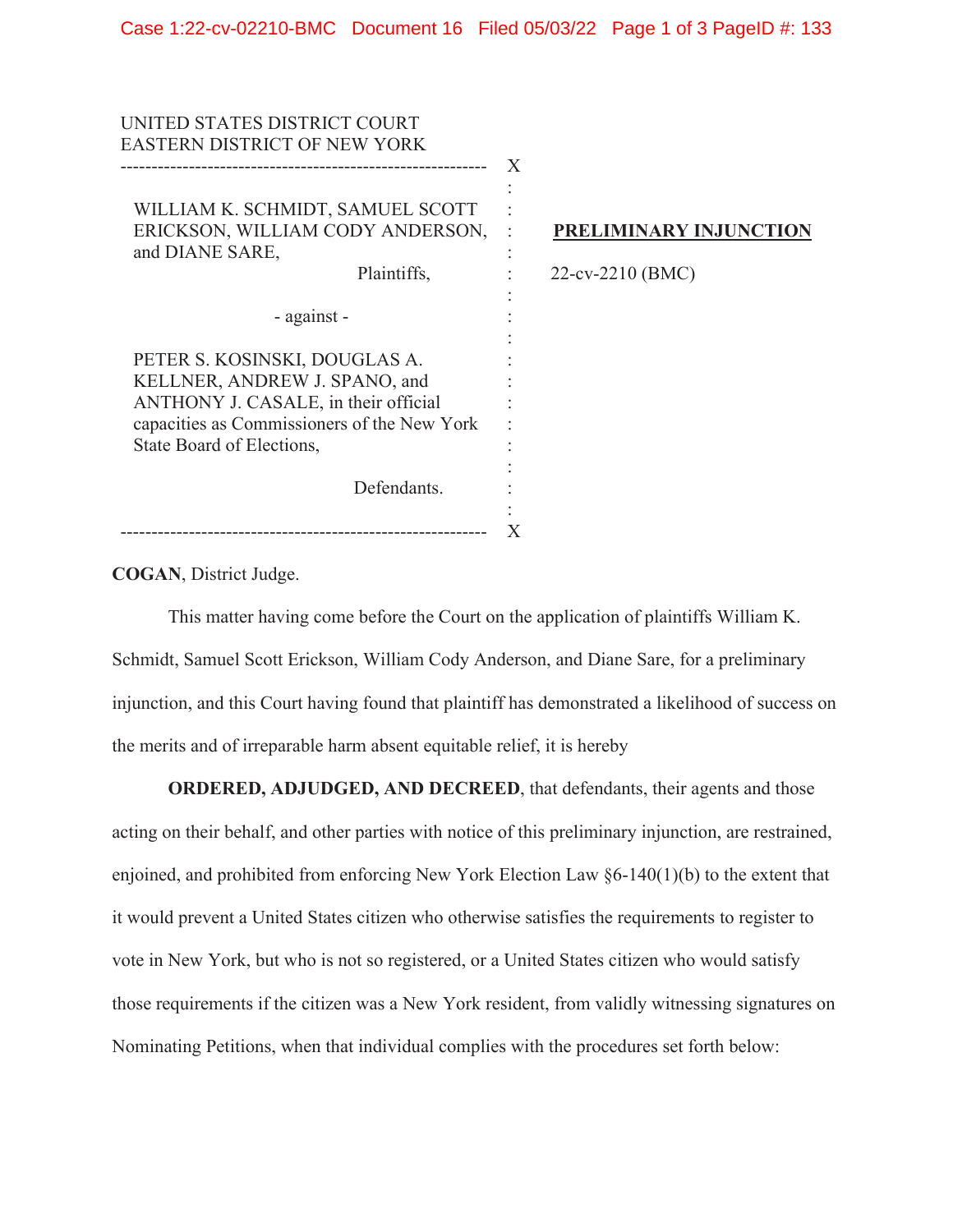## Case 1:22-cv-02210-BMC Document 16 Filed 05/03/22 Page 2 of 3 PageID #: 134

 citizen who would satisfy the requirements to register to vote in New York if that witness were a contains a material false statement. 1. An individual who is not qualified to act as a witness to signatures on Nominating Petitions under current New York law, and who is (1) a United States citizen who satisfies the requirements to register to vote in New York, but who is not so registered, or (2) a United States New York resident, may sign a statement as described in paragraph 3 below, in lieu of the "STATEMENT OF WITNESS" as set forth in New York Election Law §6-140(1)(b), appended at the bottom of each sheet of signatures witnessed, and subject to the same penalties if it

 the clerk of any village) (collectively, a "Local Board"), as the case may be, may treat as invalid 2. The New York State Board of Elections ("NYSBOE") shall publish on a website maintained by the NYSBOE all information regarding witnesses that is required pursuant to this injunction. The NYSBOE or a local board of elections under its direction (meaning, the New York City Board of Elections, a board of elections of any county outside of New York City, or any signatures on a Nominating Petition that are witnessed by an individual who is not otherwise qualified under current New York law and who fails to complete and sign such a statement.

3. The statement required by this injunction shall provide substantially as follows:

## STATEMENT OF WITNESS

I, (name of witness) state: I am a citizen of the United States of America who is duly qualified to register to vote in the State of New York but not so registered, or who would be duly qualified to register to vote in the State of New York if I were a New York resident, and I consent to the jurisdiction of the courts of New York in resolving any disputes concerning the witnessing of petition signatures. I further consent to service of the subpoena on a person of suitable age and discretion at the following New York address, which may be considered my actual place of business for this purpose.

Address:

Each of the individuals whose names are subscribed to this petition sheet